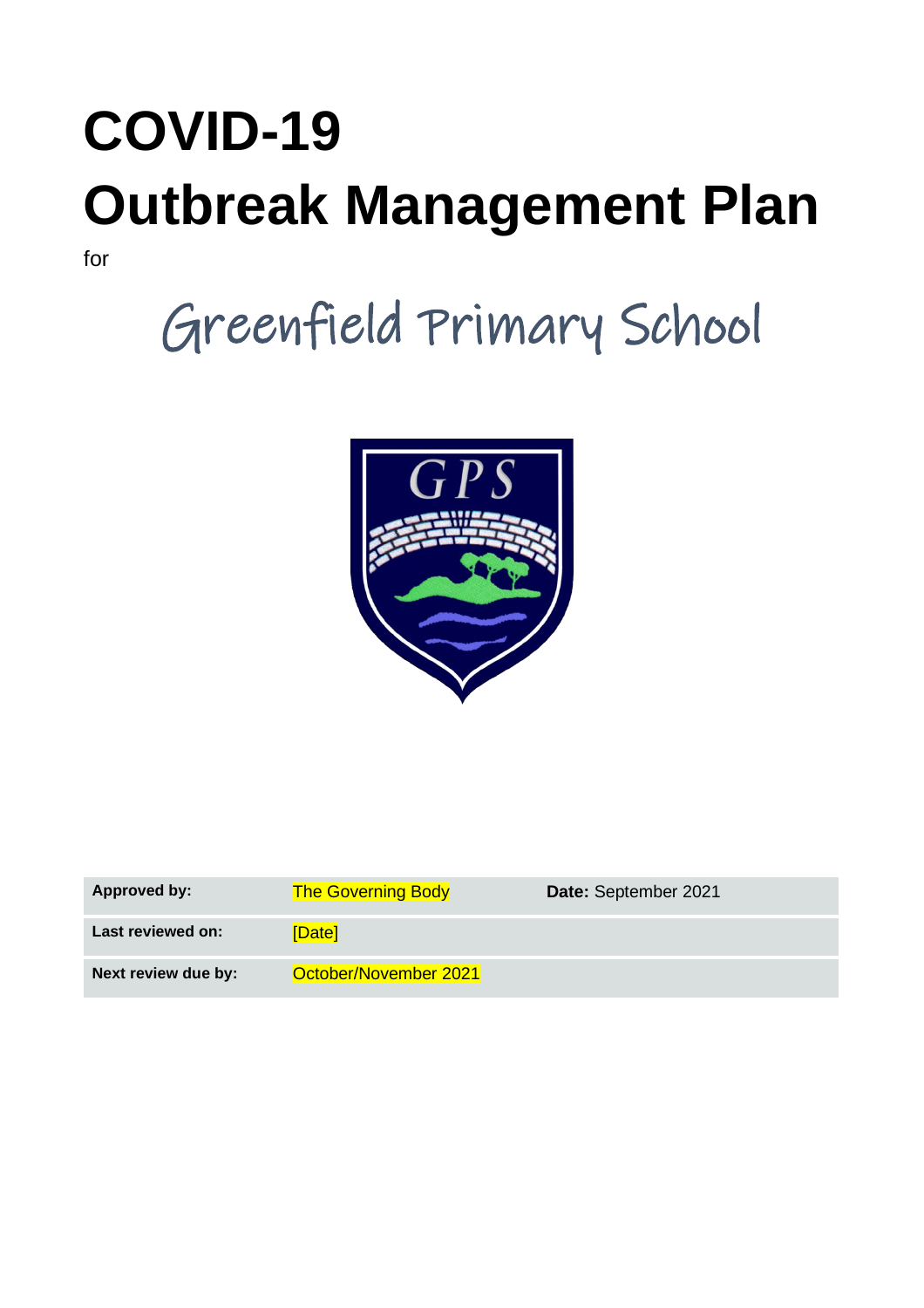# **1. Introduction**

This Outbreak Management Plan is based on the [contingency framework for managing local](https://www.gov.uk/government/publications/coronavirus-covid-19-local-restrictions-in-education-and-childcare-settings)  [outbreaks](https://www.gov.uk/government/publications/coronavirus-covid-19-local-restrictions-in-education-and-childcare-settings) of COVID-19, provided by the Department for Education (DfE) and adapted from the template provided by The Key Support Services Ltd and will be used alongside the latest Government Guidance. The DfE's COVID Contingency Framework states that settings should have an outbreak management plan, which describes how they would operate if there was an outbreak in school and when it may be necessary to implement additional measures to help manage a COVID-19 outbreak within the setting.

The purpose of this plan is to prepare for moving forwards with the government agenda. It is a national priority for education and childcare settings to continue to operate as normal during the Covid-19 pandemic.

The measures contained in this plan state the actions we will consider to be implemented in response to the following situations arising and with support and recommendations provided by the local authority (LA), Director of Public Health (DPH), Public Health England (PHE), health protection team or the national government.

It is the role of the Claire Stylianides (Headteacher) and Claire Felton (School Business Manager) to oversee the coordination of this plan.

#### **Thresholds**

- o For most education and childcare settings, whichever of these thresholds is reached first:
	- 5 children, pupils, students or staff, who are likely to have mixed closely\*, test positive for COVID-19 within a 10-day period; or

• 10% of children, pupils, students or staff who are likely to have mixed closely\* test positive for COVID-19 within a 10-day period

- o Evidence of severe of illness e.g. students or staff members admitted to hospital or a death as a result of a COVID–19 infection
- In response to a new Variant of Concern (VoC)
- $\circ$  Extremely high prevalence of Covid-19 in the local community / area

#### **Mixing**

It is recognised that identifying a group that is likely to have mixed closely will be different for each setting, but a group will rarely mean a whole setting or year group. We will identify groups using the following:

For schools, this could include:

- a class
- a friendship group mixing at breaktimes
- a sports' team
- a group in an after-school activity

#### **1:1 Actions to consider:**

When the thresholds outlined above are reached, we will review and reinforce the testing, hygiene and ventilation measures we already have in place. Further detail on these can be found in the guidance for each sector located at **[cleaning of non-healthcare settings](https://www.gov.uk/government/publications/covid-19-decontamination-in-non-healthcare-settings)**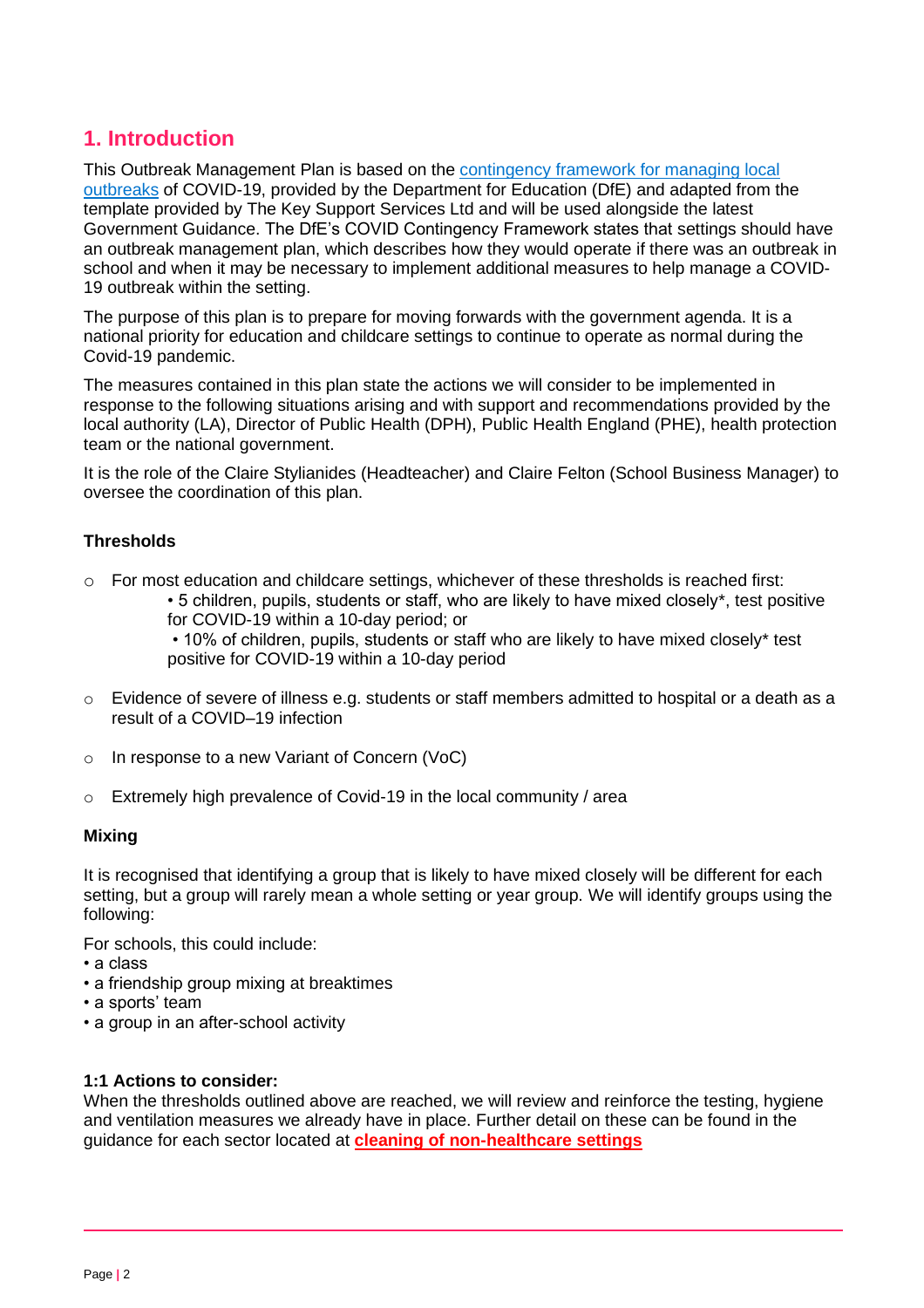Dudley Council Public Health will work closely with our setting and provide us with advice and support on a case-by-case basis, taking into account the local situation. For example, if local rates are extremely high, a response is required to a 'variant of concern' (VOC) and other measures have failed to reduce transmission, then the thresholds for extra action may be higher than set out above.

Where action is necessary to help reduce transmission within our setting, these are the measures which may need to be temporarily introduced include:

- o Additional/increased testing. The introduction of on-site testing may be advised by our local director of public health for individual settings or small clusters, or in settings across areas where an "enhanced response package" has been deemed appropriate
- o Face coverings for staff (who are not exempt) when arriving at setting and moving around indoors in places where social distancing is difficult to maintain, such as in communal areas
- o Reintroducing pupils into bubbles and/or consistent groups
- $\circ$  Short term attendance restrictions, such as sending home a class or year group this would only be advised in extreme cases, and as a last resort where all other risk mitigations have not broken chains of transmission within the setting
- o Shielding for vulnerable individuals (shielding can only be introduced by national government)
- $\circ$  If an outbreak occurs, we will work with Dudley health protection team to help identify individuals who may have been in contact with known infectious individuals

# **2. Shielding**

We will adhere to national guidance on the reintroduction of shielding, which would apply to those on the shielded [patient list \(SPL\).](https://digital.nhs.uk/coronavirus/shielded-patient-list)

We will speak to individuals required to shield to risk assess the need for any additional protective measures in school or arrangements for home working or learning.

# **3. Other measures**

If recommended, we will limit:

- Residential educational visits
- > Open days
- > Transition or taster days
- > Parents coming into setting
- > Live performances
- Staggered drop off/collection of pupils, along with one way routes outside.

# **4. Attendance restrictions**

Attendance restrictions will only be recommended as a last resort. If recommended, we will implement the measures in this section.

#### **4.1 Eligibility to remain in setting**

In the first instance, we will stay open for:

Vulnerable pupils